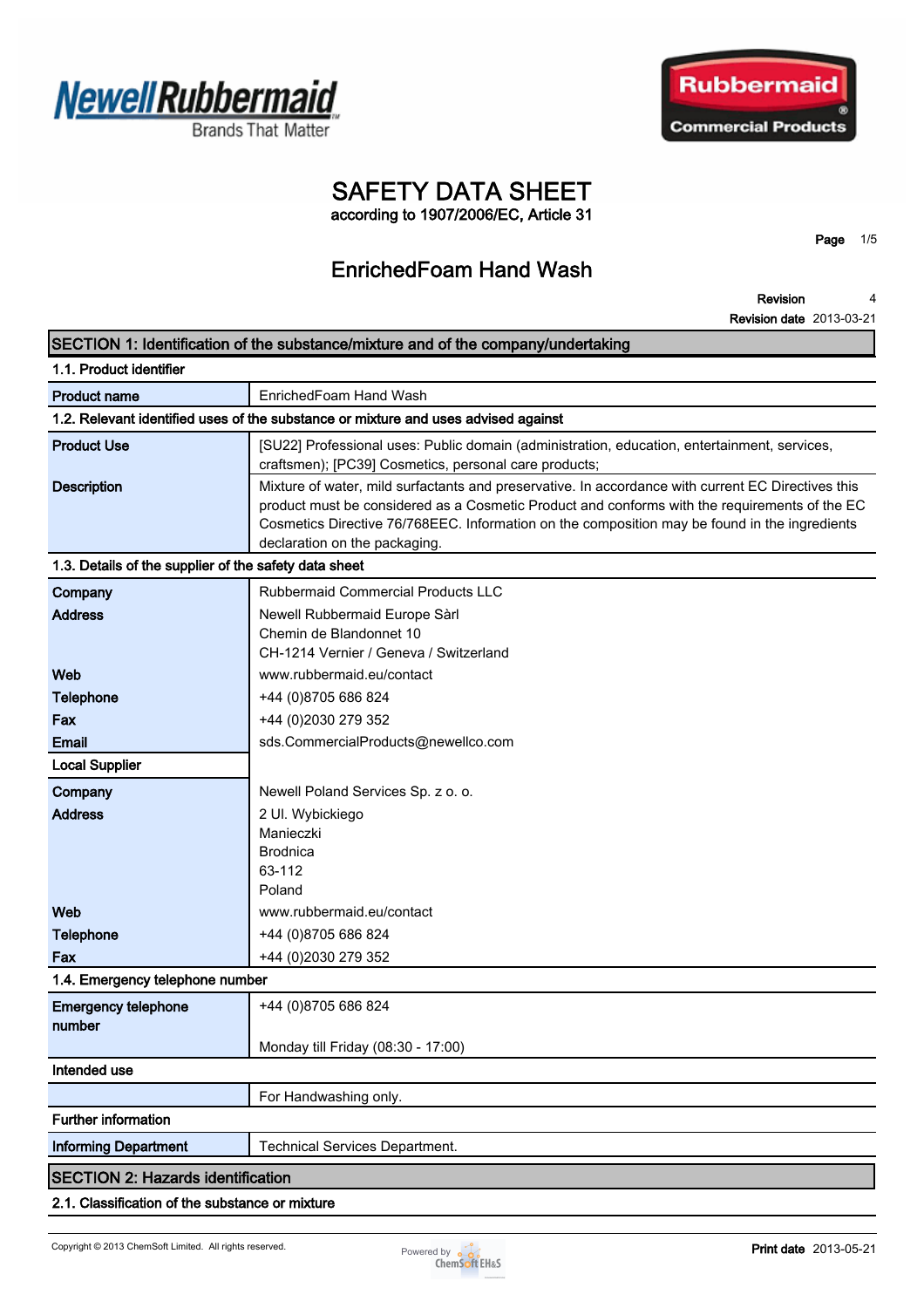### **EnrichedFoam Hand Wash**

#### **Revision Revision date 2013-03-21 4**

| 2.1. Classification of the substance or mixture          |                                                                                                                                                                                                                                                                                                                                                                                               |
|----------------------------------------------------------|-----------------------------------------------------------------------------------------------------------------------------------------------------------------------------------------------------------------------------------------------------------------------------------------------------------------------------------------------------------------------------------------------|
| 2.1.1. Classification -<br>1999/45/EC                    | R <sub>10</sub><br>Symbols:                                                                                                                                                                                                                                                                                                                                                                   |
| <b>Main hazards</b>                                      | Flammable.                                                                                                                                                                                                                                                                                                                                                                                    |
| 2.2. Label elements                                      |                                                                                                                                                                                                                                                                                                                                                                                               |
|                                                          | The product meets the criteria laid down in the European Directive for Cosmetics products<br>76/768/EEC.<br>Not classified as hazardous according to 67/548/EEC and 99/45/EC.                                                                                                                                                                                                                 |
| <b>Risk phrases</b>                                      | R <sub>10</sub> - Flammable.                                                                                                                                                                                                                                                                                                                                                                  |
| <b>Safety phrases</b>                                    | S2 - Keep out of the reach of children.                                                                                                                                                                                                                                                                                                                                                       |
| <b>Further information</b>                               |                                                                                                                                                                                                                                                                                                                                                                                               |
| <b>Classification system</b>                             | The product meets the criteria laid down in the European Directive for Cosmetics products<br>76/768/EEC.                                                                                                                                                                                                                                                                                      |
|                                                          | Not classified as hazardous according to 67/548/EEC and 99/45/EC.                                                                                                                                                                                                                                                                                                                             |
| <b>SECTION 3: Composition/information on ingredients</b> |                                                                                                                                                                                                                                                                                                                                                                                               |
| <b>Description</b>                                       |                                                                                                                                                                                                                                                                                                                                                                                               |
|                                                          | Mixture of water, mild surfactants and preservative. In accordance with current EC Directives this<br>product must be considered as a Cosmetic Product and conforms with the requirements of the EC<br>Cosmetics Directive 76/768EEC. Information on the composition may be found in the ingredients<br>declaration on the packaging.                                                         |
| <b>Further information</b>                               |                                                                                                                                                                                                                                                                                                                                                                                               |
| <b>Additional Information:</b>                           | Full text for all Risk Phrases mentioned in this section are displayed in Section 16.<br>See INCI declaration on label for ingredients.                                                                                                                                                                                                                                                       |
| <b>SECTION 4: First aid measures</b>                     |                                                                                                                                                                                                                                                                                                                                                                                               |
| 4.1. Description of first aid measures                   |                                                                                                                                                                                                                                                                                                                                                                                               |
| Inhalation                                               | Unlikely to occur when used as directed.                                                                                                                                                                                                                                                                                                                                                      |
| Eye contact                                              | Rinse immediately with plenty of water. Seek medical attention if irritation or symptoms persist.                                                                                                                                                                                                                                                                                             |
| <b>Skin contact</b>                                      | Product is designed for routine washing of hands and may be used elsewhere on the skin within<br>reason. In either case, the product should be rinsed away thoroughly, followed by drying. In the<br>event of accidental exposure, remove any affected clothing and launder before re-use. Wash<br>residues from skin, then dry thoroughly. If symptoms develop or persist, consult a doctor. |
| Ingestion                                                | Unlikely to occur when used as directed. Rinse mouth thoroughly. DO NOT INDUCE VOMITING.<br>Seek medical attention if irritation or symptoms persist.                                                                                                                                                                                                                                         |
| <b>SECTION 5: Firefighting measures</b>                  |                                                                                                                                                                                                                                                                                                                                                                                               |
| 5.1. Extinguishing media                                 |                                                                                                                                                                                                                                                                                                                                                                                               |
|                                                          | Not flammable, but if involved in a fire, the primary container and supplementary packaging may<br>generate noxious and irritating fumes, including carbon monoxide, as with any organic material.<br>Carbon dioxide (CO2). Powder. Water. Foam.                                                                                                                                              |
| 5.3. Advice for firefighters                             |                                                                                                                                                                                                                                                                                                                                                                                               |
|                                                          | Wear suitable protective equipment. Wear suitable respiratory equipment when necessary.                                                                                                                                                                                                                                                                                                       |
| <b>SECTION 6: Accidental release measures</b>            |                                                                                                                                                                                                                                                                                                                                                                                               |
|                                                          | 6.1. Personal precautions, protective equipment and emergency procedures                                                                                                                                                                                                                                                                                                                      |
|                                                          | Wear suitable protective equipment. Keep personnel away from spill. Surfaces contaminated with<br>the product will become slippery.                                                                                                                                                                                                                                                           |
| 6.2. Environmental precautions                           |                                                                                                                                                                                                                                                                                                                                                                                               |
|                                                          | More than 90% biodegradable.                                                                                                                                                                                                                                                                                                                                                                  |

#### **6.3. Methods and material for containment and cleaning up**

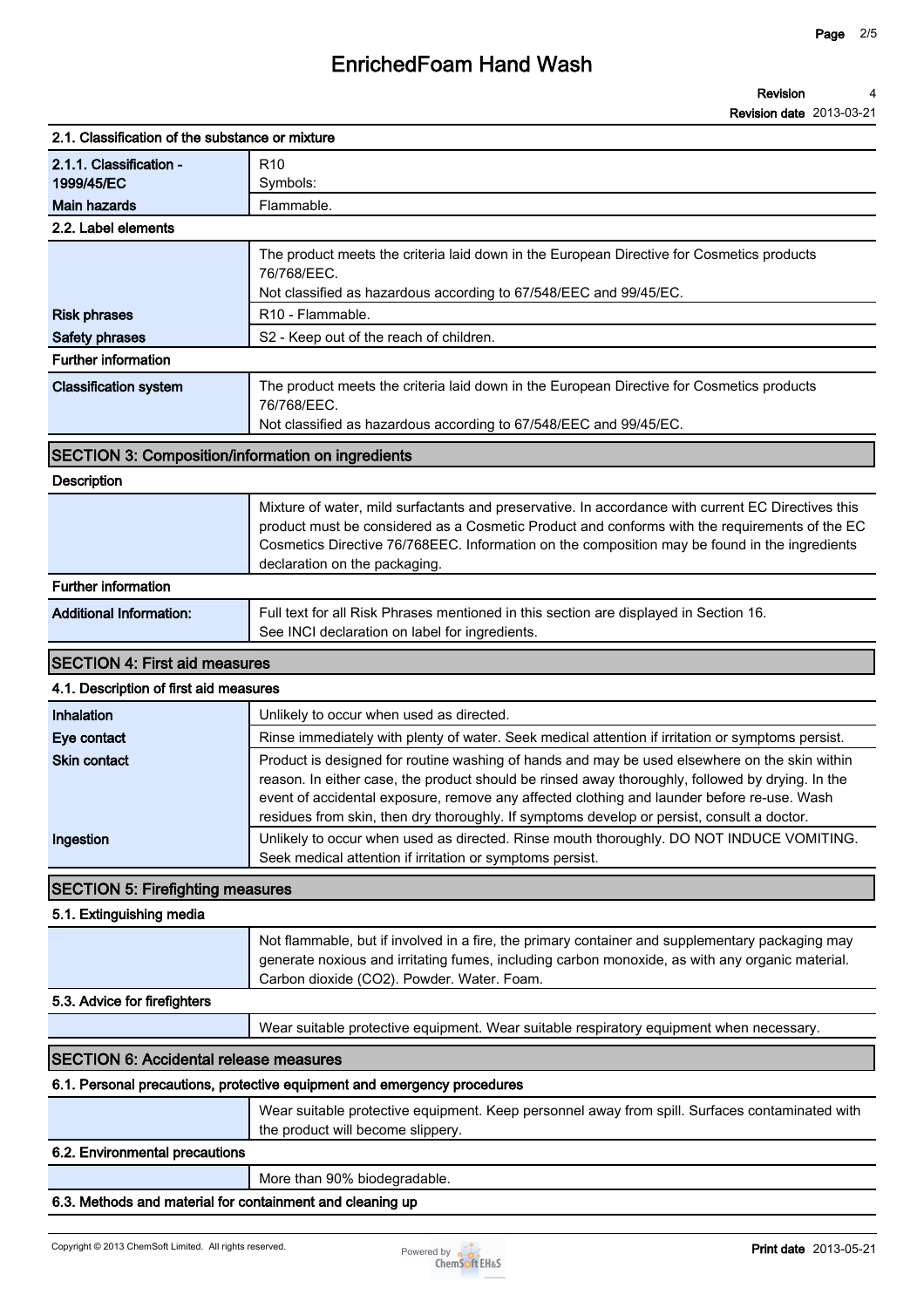#### **Revision 4**

**Revision date 2013-03-21**

#### **6.3. Methods and material for containment and cleaning up**

#### **Absorb with inert, absorbent material.**

### **SECTION 7: Handling and storage**

#### **7.1. Precautions for safe handling**

**No special precautions, except to be aware that spillages will make floors slippery.**

#### **7.2. Conditions for safe storage, including any incompatibilities**

**Store in a cool, dry area. Do NOT allow to freeze.**

#### **SECTION 8: Exposure controls/personal protection**

#### **8.1.1. Exposure Limit Values**

|                                          | The product does not contain any relevant quantities of materials with critical values that have to<br>be monitored at the workplace. |
|------------------------------------------|---------------------------------------------------------------------------------------------------------------------------------------|
| 8.2. Exposure controls                   |                                                                                                                                       |
| 8.2.2. Individual protection<br>measures | Wear suitable protective equipment.                                                                                                   |
| Eye / face protection                    | Not normally required.                                                                                                                |
| Skin protection -<br>Handprotection      | Wash hands after handling the product.                                                                                                |

#### **SECTION 9: Physical and chemical properties**

#### **9.1. Information on basic physical and chemical properties**

|                           | State Liquid                                               |
|---------------------------|------------------------------------------------------------|
| Colour   Clear            |                                                            |
|                           | Odour   Odourless                                          |
|                           | $pH$ 4.4 - 4.6                                             |
| Boiling point 100 °C      |                                                            |
| Flash point 54 °C         |                                                            |
| Flammability limits   N/A |                                                            |
|                           | <b>Relative density</b> 1062 - 1.072 (Water = 1 $@$ 20 °C) |
|                           | Viscosity 11 sec. 4mm (DIN 53211)                          |
| .                         |                                                            |

### **SECTION 10: Stability and reactivity**

#### **10.2. Chemical stability**

**Stable under normal conditions. Will not decompose if stored and used as recommended.**

#### **10.4. Conditions to avoid**

**Do NOT allow to freeze.**

#### **10.6. Hazardous decomposition products**

**Carbon oxides.**

### **SECTION 11: Toxicological information**

| 11.1. Information on toxicological effects |  |
|--------------------------------------------|--|
|--------------------------------------------|--|

| Acute toxicity                    | No data is available on this product.                                                          |
|-----------------------------------|------------------------------------------------------------------------------------------------|
| Skin corrosion/irritation         | No irritation expected.                                                                        |
| Repeated or prolonged             | Non-irritant, though prolonged use will degrease the skin to some extent, which may then leave |
| exposure                          | the skin of a few particularly sensitive individuals more susceptible to other irritants.      |
| 11.1.4. Toxicological Information |                                                                                                |

**The product meets the criteria laid down in the European Directive for Cosmetics products 76/768/EEC. Non-toxic; taken internally may produce gastro-intestinal irritation and discomfort.**

#### **SECTION 12: Ecological information**

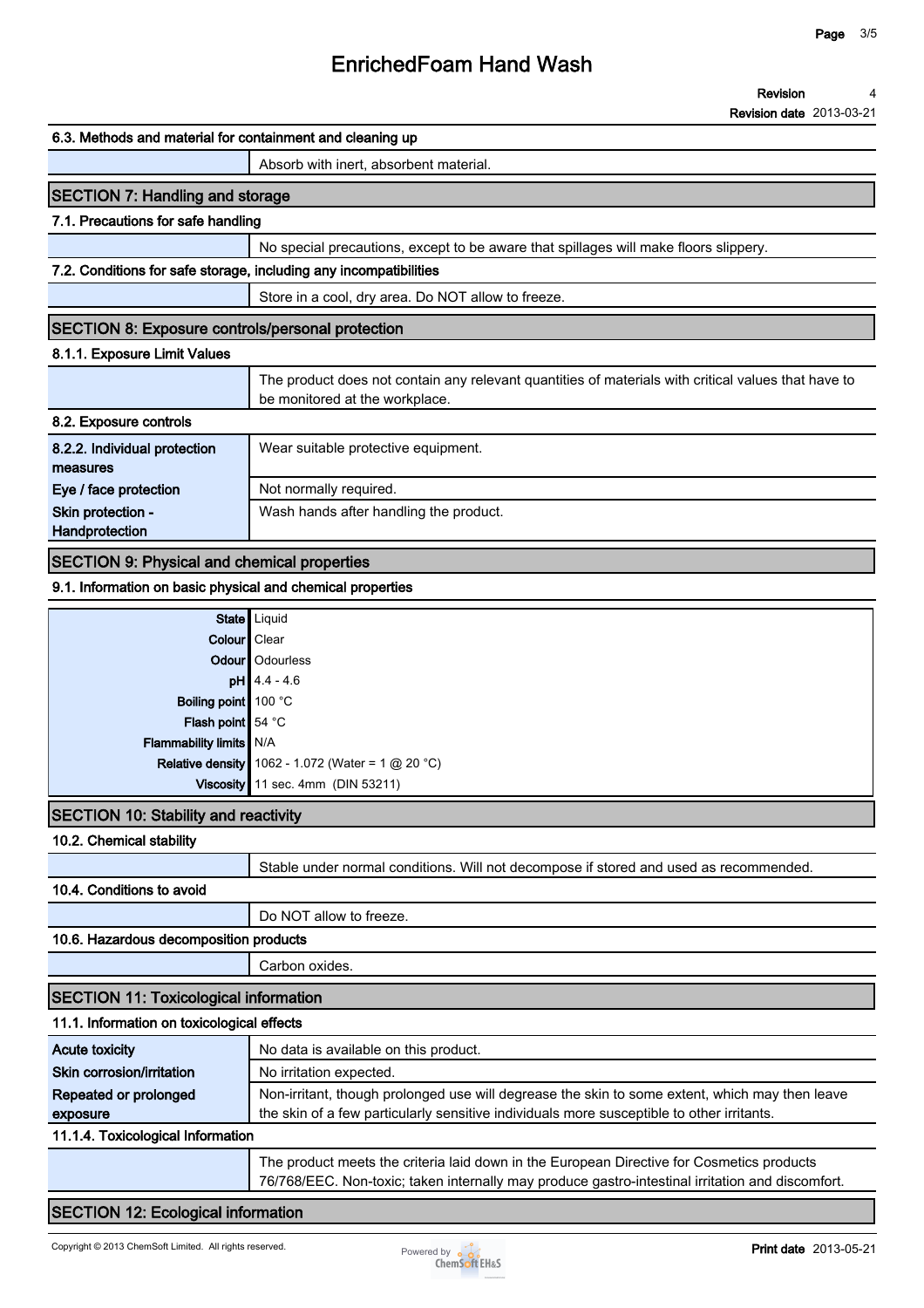## **EnrichedFoam Hand Wash**

#### **Revision Revision date 2013-03-21 4**

### **12.2. Persistence and degradability**

|                                            | More than 90% biodegradable.                                                                                                                                                                                                                                                                                                                                                                                                                                                                                                                                                                                                                                                                                                                                                                                                                                                                                                                                                                                                            |
|--------------------------------------------|-----------------------------------------------------------------------------------------------------------------------------------------------------------------------------------------------------------------------------------------------------------------------------------------------------------------------------------------------------------------------------------------------------------------------------------------------------------------------------------------------------------------------------------------------------------------------------------------------------------------------------------------------------------------------------------------------------------------------------------------------------------------------------------------------------------------------------------------------------------------------------------------------------------------------------------------------------------------------------------------------------------------------------------------|
| 12.3. Bioaccumulative potential            |                                                                                                                                                                                                                                                                                                                                                                                                                                                                                                                                                                                                                                                                                                                                                                                                                                                                                                                                                                                                                                         |
|                                            | Does not bioaccumulate.                                                                                                                                                                                                                                                                                                                                                                                                                                                                                                                                                                                                                                                                                                                                                                                                                                                                                                                                                                                                                 |
| <b>Further information</b>                 |                                                                                                                                                                                                                                                                                                                                                                                                                                                                                                                                                                                                                                                                                                                                                                                                                                                                                                                                                                                                                                         |
|                                            | Product is based on biodegradable materials, and examination of the formula suggests a low<br>ecological impact if handled correctly. Do not allow undiluted product to reach ground water or<br>water courses.<br>The surfactant(s) contained in this preparation complies(comply) with the biodegradability criteria<br>as laid down in Regulation (EC) No.648/2004 on detergents. Data to support this assertion are<br>held at the disposal of the competent authorities of the Member States and will be made available<br>to them, at their direct request or at the request of a detergent manufacturer.                                                                                                                                                                                                                                                                                                                                                                                                                         |
| <b>SECTION 13: Disposal considerations</b> |                                                                                                                                                                                                                                                                                                                                                                                                                                                                                                                                                                                                                                                                                                                                                                                                                                                                                                                                                                                                                                         |
| <b>General information</b>                 |                                                                                                                                                                                                                                                                                                                                                                                                                                                                                                                                                                                                                                                                                                                                                                                                                                                                                                                                                                                                                                         |
|                                            | Dispose of in compliance with all local and national regulations.                                                                                                                                                                                                                                                                                                                                                                                                                                                                                                                                                                                                                                                                                                                                                                                                                                                                                                                                                                       |
| Disposal of packaging                      |                                                                                                                                                                                                                                                                                                                                                                                                                                                                                                                                                                                                                                                                                                                                                                                                                                                                                                                                                                                                                                         |
|                                            | Containers can be recycled if in compliance with local and national regulations.                                                                                                                                                                                                                                                                                                                                                                                                                                                                                                                                                                                                                                                                                                                                                                                                                                                                                                                                                        |
| <b>SECTION 14: Transport information</b>   |                                                                                                                                                                                                                                                                                                                                                                                                                                                                                                                                                                                                                                                                                                                                                                                                                                                                                                                                                                                                                                         |
| <b>ADR/RID</b>                             |                                                                                                                                                                                                                                                                                                                                                                                                                                                                                                                                                                                                                                                                                                                                                                                                                                                                                                                                                                                                                                         |
|                                            | The product is not classified as dangerous for carriage.                                                                                                                                                                                                                                                                                                                                                                                                                                                                                                                                                                                                                                                                                                                                                                                                                                                                                                                                                                                |
| <b>IMDG</b>                                |                                                                                                                                                                                                                                                                                                                                                                                                                                                                                                                                                                                                                                                                                                                                                                                                                                                                                                                                                                                                                                         |
|                                            | The product is not classified as dangerous for carriage.                                                                                                                                                                                                                                                                                                                                                                                                                                                                                                                                                                                                                                                                                                                                                                                                                                                                                                                                                                                |
| <b>IATA</b>                                |                                                                                                                                                                                                                                                                                                                                                                                                                                                                                                                                                                                                                                                                                                                                                                                                                                                                                                                                                                                                                                         |
|                                            | The product is not classified as dangerous for carriage.                                                                                                                                                                                                                                                                                                                                                                                                                                                                                                                                                                                                                                                                                                                                                                                                                                                                                                                                                                                |
| <b>Further information</b>                 |                                                                                                                                                                                                                                                                                                                                                                                                                                                                                                                                                                                                                                                                                                                                                                                                                                                                                                                                                                                                                                         |
|                                            | The product is not classified as dangerous for carriage.                                                                                                                                                                                                                                                                                                                                                                                                                                                                                                                                                                                                                                                                                                                                                                                                                                                                                                                                                                                |
| <b>SECTION 15: Regulatory information</b>  |                                                                                                                                                                                                                                                                                                                                                                                                                                                                                                                                                                                                                                                                                                                                                                                                                                                                                                                                                                                                                                         |
|                                            | 15.1. Safety, health and environmental regulations/legislation specific for the substance or mixture                                                                                                                                                                                                                                                                                                                                                                                                                                                                                                                                                                                                                                                                                                                                                                                                                                                                                                                                    |
| <b>Regulations</b>                         | The product meets the criteria laid down in the European Directive for Cosmetics products<br>76/768/EEC.<br>The surfactant(s) contained in this preparation complies(comply) with the biodegradability criteria<br>as laid down in Regulation (EC) No.648/2004 on detergents. Data to support this assertion are<br>held at the disposal of the competent authorities of the Member States and will be made available<br>to them, at their direct request or at the request of a detergent manufacturer.                                                                                                                                                                                                                                                                                                                                                                                                                                                                                                                                |
| <b>Further information</b>                 |                                                                                                                                                                                                                                                                                                                                                                                                                                                                                                                                                                                                                                                                                                                                                                                                                                                                                                                                                                                                                                         |
|                                            | COMMISSION REGULATION (EU) No 453/2010 of 20 May 2010 amending Regulation (EC) No<br>1907/2006 of the European Parliament and of the Council on the Registration, Evaluation,<br>Authorisation and Restriction of Chemicals (REACH), establishing a European Chemicals Agency,<br>amending Directive 1999/45/EC and repealing Council Regulation (EEC) No 793/93 and<br>Commission Regulation (EC) No 1488/94 as well as Council Directive 76/769/EEC and<br>Commission Directives 91/155/EEC, 93/67/EEC, 93/105/EC and 2000/21/EC.<br>REGULATION (EC) No 1907/2006 OF THE EUROPEAN PARLIAMENT AND OF THE COUNCIL<br>of 18 December 2006 concerning the Registration, Evaluation, Authorisation and Restriction of<br>Chemicals (REACH), establishing a European Chemicals Agency, amending Directive<br>1999/45/EC and repealing Council Regulation (EEC) No 793/93 and Commission Regulation (EC)<br>No 1488/94 as well as Council Directive 76/769/EEC and Commission Directives 91/155/EEC,<br>93/67/EEC, 93/105/EC and 2000/21/EC. |